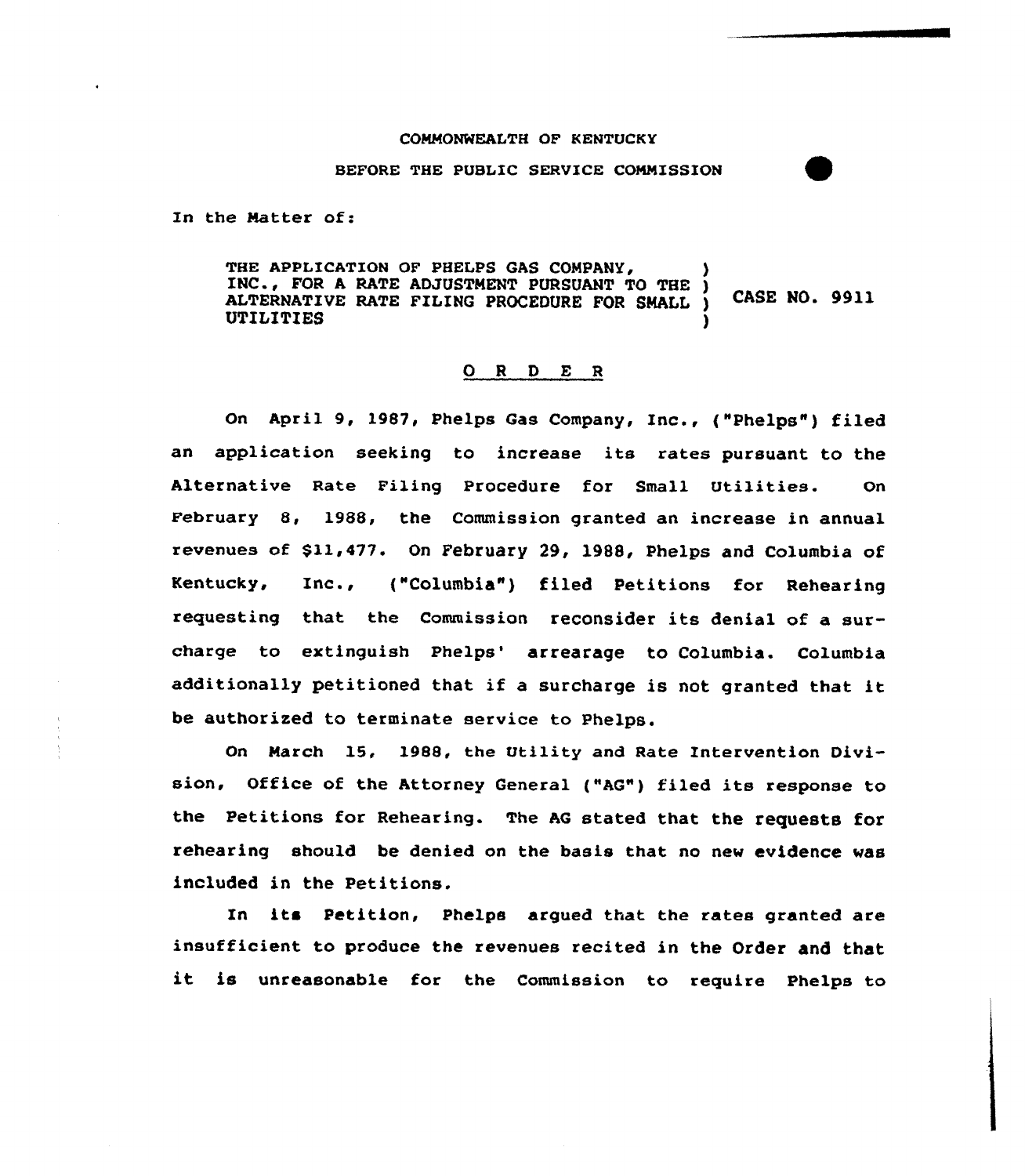negotiate an agreement with Columbia to extinguish the arrearage because such negotiation would be futile. Phelps did not provide supporting calculations for its contention that the rates do not produce the revenues recited in the Order; however, the Commission has reviewed its computations and the rates do in fact generate revenues as described on page <sup>7</sup> of its February 8, 1988, Order. Regarding Phelps' contention that negotiations with Columbia would be futile, the Commission reiterates its directive that Phelps act in good faith and resolve this problem by means other than burdening its ratepayers with a surcharge,

Columbia based its Petition upon the contentions that Phelps was not previously granted revenues sufficient to meet its operating expenses, that the revenues granted do not provide sufficient cash flow to eliminate the arrearage in a reasonable manner, and that Phelps cannot be relied upon to comply with Commission directives to elevate Columbia to priority creditor status. The Commission cannot find support for Columbia's first two contentions in the record. Concerning the first, the Commission in its February 8, l988, Order, in the section to which Columbia alluded, stated that Phelps has previously been granted revenues adequate to allow it the opportunity to meet its reasonable operating expenses; Columbia's Petition misrepresents that finding, and the Commission affirms that based on the evidence, as presented by Phelps and Commission staff in this proceeding, the revenues granted are sufficient to meet the reasonable operating expenses of Phelps. Concerning Columbia's second contention, the Commission reiterates that it believes that the availability of \$9,325

$$
-2-
$$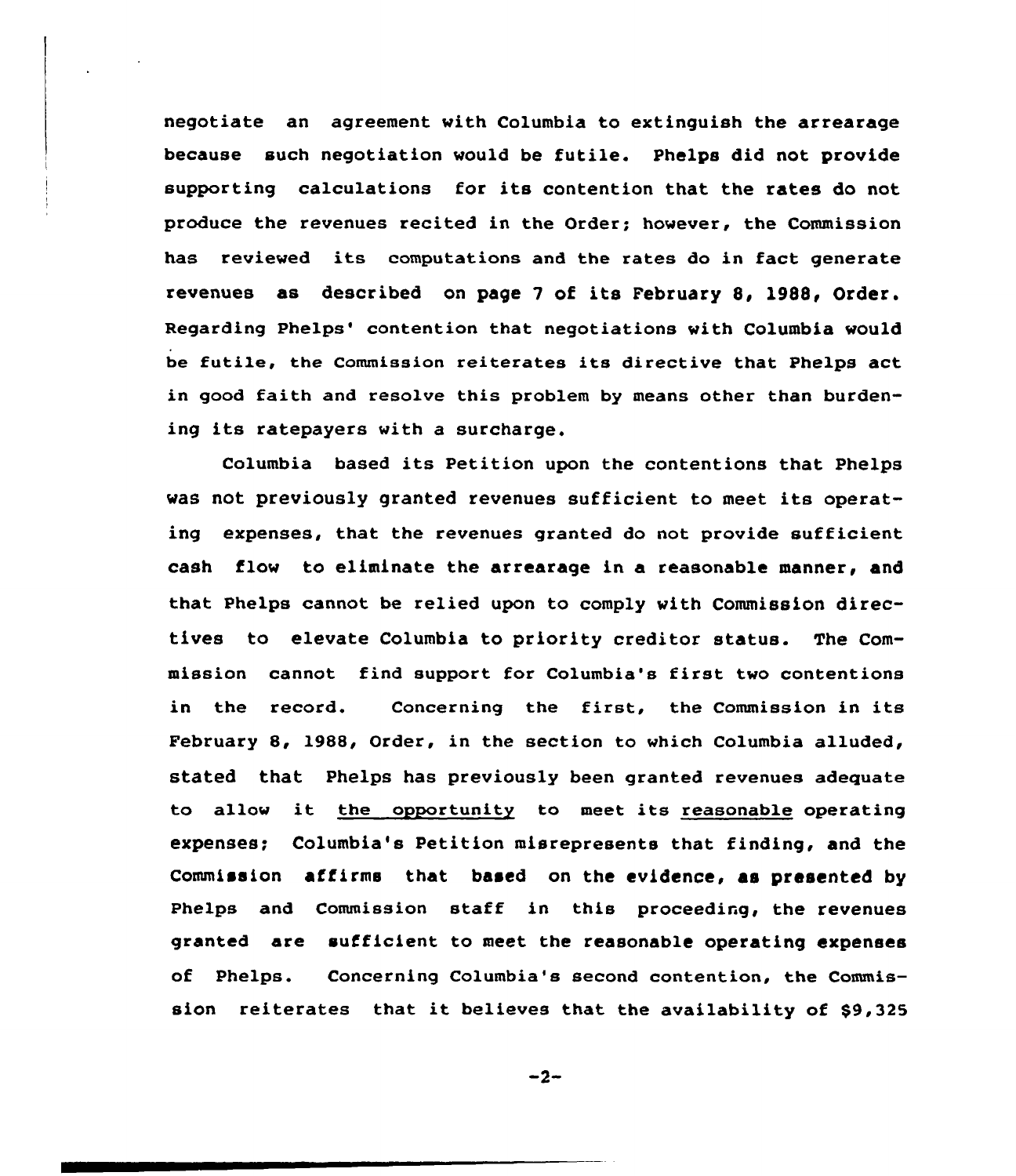in operating cash flow, and cash flow after interest of  $$4,925$ , generated by the rates granted is sufficient for Phelps to negotiate and honor a repayment plan to extinguish the arrearage. Columbia's third contention does have merit, given that the arrearage is now approximately \$59,000 and no payment has been made to Columbia by Phelps since June 1987. But the Commission does not believe Phelps' indication that it will violate Commission directives is a valid basis for modifying Commission decisions nor granting rehearing.

والمناور المراسي والمراسيات

The Commission established filing requirements as a part of the decision in this matter to provide a monitoring mechanism to prevent Phelps from further disregard of its Orders. The Commission intends to enforce the provisions of the Order establishing Columbia as the priority creditor.

Columbia further petitioned that if <sup>a</sup> surcharge is not granted that it be authorized to terminate service to Phelps. The Commission has acted within its regulatory responsibility and is providing sufficient revenues for Phelps to meet its financial obligations. The Commission has established a monitoring mechanism in this case which should provide assurance that Phelps will Eeet the terms of a repayment plan with Columbia. The Commission agrees that Columbia must ultimately have the right to terminate its nonpaying customers; however, this should be a last resort. In view of the findings and directives herein, authorization to terminate service now would be premature.

In its February 8, 1988, Order, page 6, the Commission required Phelps to begin submitting monthly operating statements

 $-3-$